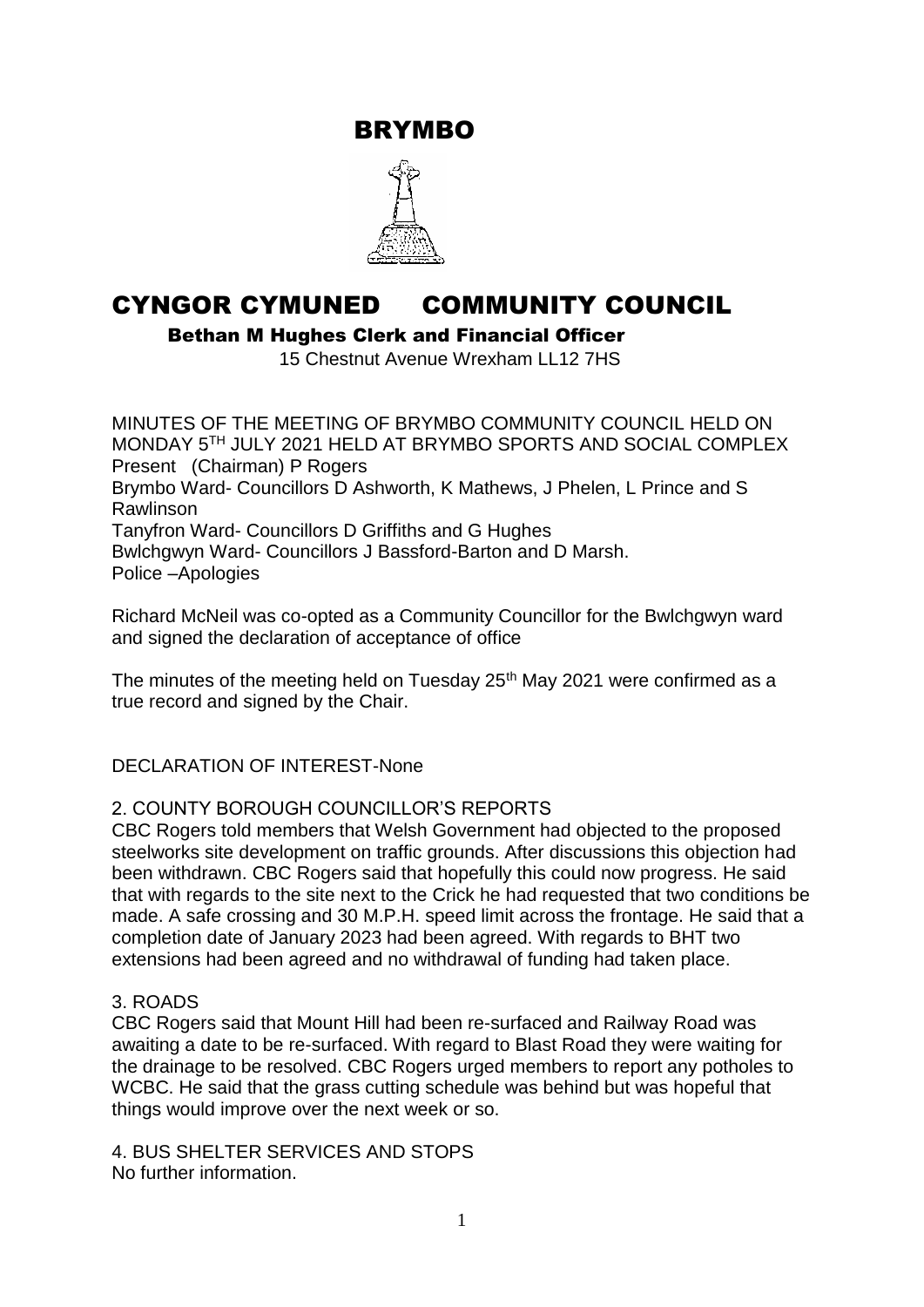## 5. PLAYING FIELDS AND PLAYGROUNDS

Cllr Mathews said that a Roots to Shoots meeting had taken place and certain discussions had taken place regarding the footpath to the chimney and pollution to the land and bandstand. The Chair said that BHT had a grant of £30k to spend however, the CC would need to give their permission before anything was decided. He said that there were 2 options available to BHT. The first being that they carry out the work themselves and the second that they give the grant to BCC and the Community Council would then carry out the work. Cllr Prince proposed that a subcommittee be set up to with links to BHT. Cllr Mathews seconded this. A vote was taken. All were in favour. Cllr Mathews said that a fitness club had been running on Bronwens Green which was charging its members. This would need to be looked at.

#### 6. FOOTPATHS/LIGHTING

The Chair said that he was meeting the new lighting supervisor that week from Jones Lighting He would introduce him to the lighting reps if they were available to meet with him. The Chair said that a consultation had been made with members of the public in close proximity to where the War Memorial lighting had been proposed. There had been no objections only positive feedback. Cllr Prince therefore proposed and Councillor Rawlinson seconded that the project to light the War Memorial and improvements to the sound system be made. A vote was taken. All were in favour. With regard to the project for Christmas lights in the three villages the Chair told members that the work would need to go out to tender. The lights would be limited in places as they needed to be placed on metal posts. He asked members if there was enough support to take this further. Members said that there was. He said that quotes would be needed and this would need to go on the Agenda after the summer recess. Cllr McNeil asked what he could do to get the pathway along the A525 cleared as it was overgrown. The Chair said that CBC Kelly would need to be informed and could arrange this with WCBC.

7. WAR MEMORIAL See Lighting.

#### 8. PLANNING

VARIATION OF CONDITION 01 OF PLANNING PERMISSION P/2016/0517 TO EXTEND TIME FOR COMMENCEMENT BRYMBO SPORTS AND SOCIAL COMPLEX SQUASH CLUB BUILDING HERITAGE WAY BRYMBO P/2021/0550-No observations.

INSTALLATION OF AIR SOURCE HEAT PUMPS SPRINGFIELD COTTAGE RUTHIN ROAD BWLCHGWYN P/2021/0530-No observations.

# 9. QUARTERLY ACCOUNTS

The Clerk told members that the budgets for the Environmental pots for the financial year must be spent within that budget year and asked members from Bwlchgwyn and Tanyfron to meet with a view to undertake projects. The Clerk would advise members of the budgets. The Chair also pointed out the large reserves held by the CC. Now that there were 3 Councillors for the Bwlchgwyn ward they should meet and discuss the project that was intended for the village. There was approx. 70k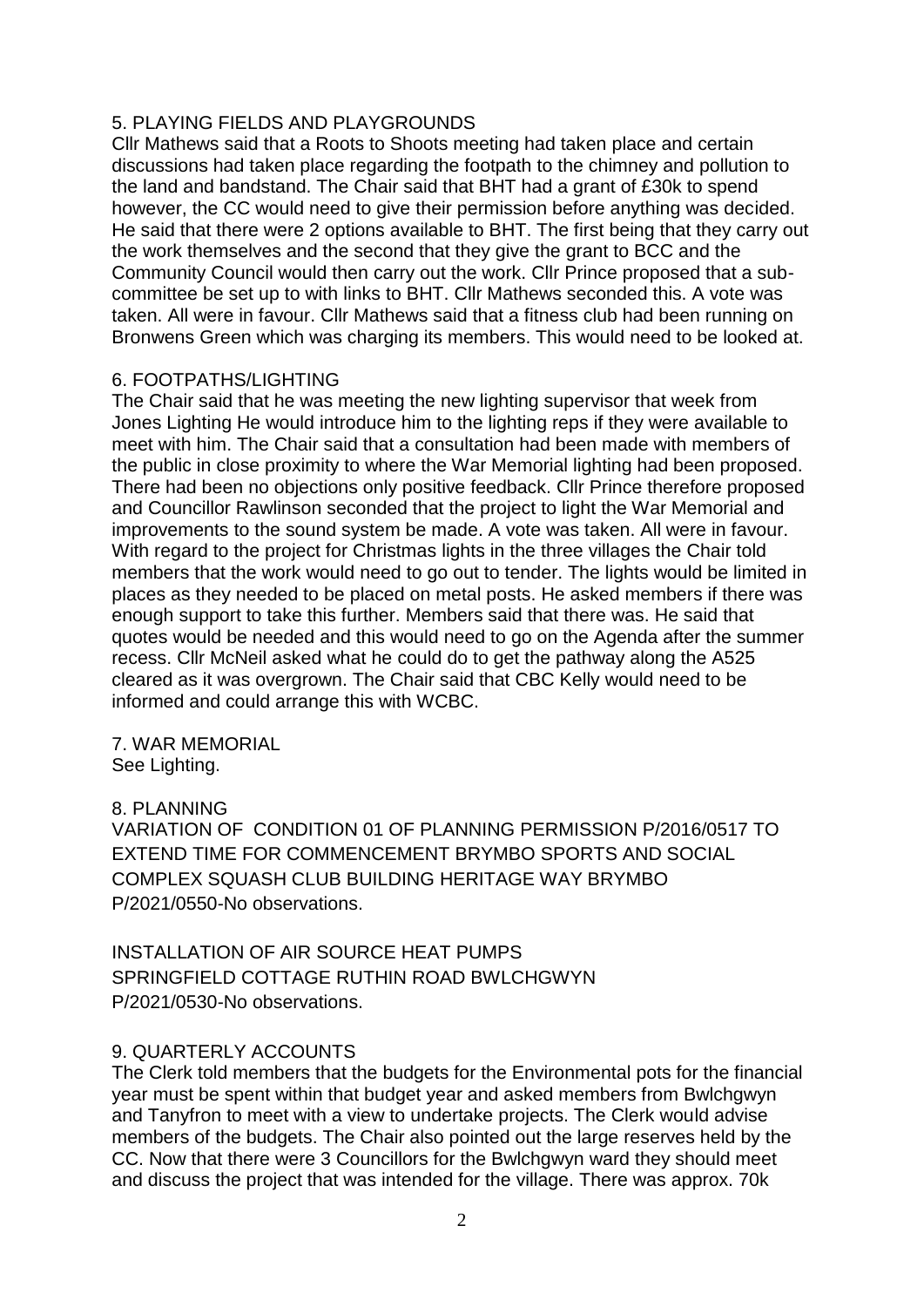available .A copy of all income and expenditure was circulated to members. The Chair and Clerk signed the bank reconciliation.

## 10. COMMUNITY AGENT

The Chair told members that Broughton and Brymbo were the only two wards without a Community Agent. He asked if members would agree to explore options. He said he would request more information in readiness for September and members could discuss a way forward.

## 11. ST MARY'S CHURCH BRYMBO

A meeting had been held between the Church and members of the Community Council. The Chair told members that the CC granted the Church £2000.00 annually to help with grass cutting costs. The Church had requested that this money would still be available if the Church closed. The Chair said that there had not been any public consultation regarding the closure of the Church and the main reason for the closure was the condition of the roof. The Church had said it would cost approx. £300k to repair. The Chair said that St Asaph had agreed to cover the running costs. The Char said he would like to thank the Councillors who attended the meeting and especially Cllr Shone from his input.

#### 12. CORRESPONDENCE

The Clerk had received a letter of apology from an individual who had stolen signs in Brymbo. The individual apologised for any upset and distress caused and said that they would never do anything like this again. The individual had returned all the signs.

The Chair, Vice Chair and Clerk had been invited to see Brymbo Bears at their training session. This was as a result of the donation granted to the Cricket Club. The Chair told members that the set up was fantastic and teams in each year group were thriving.

#### 13. ACCOUNTS FOR PAYMENT

| 3693 |                                   | <b>VRON GARDEN SERVICES B/G WAR MEMORIAL</b> | 159.80  |
|------|-----------------------------------|----------------------------------------------|---------|
| 3694 | <b>SHERRATTS</b>                  | <b>B/GREEN</b>                               | 327.70  |
| 3695 | <b>AVOW PAYROLL</b>               |                                              | 34.50   |
| 3696 | B M HUGHES                        | <b>SALARY</b>                                | $\star$ |
| 3697 | <b>INLAND REVENUE</b>             |                                              | 976.22  |
| 3698 |                                   | <b>B HUGHES REFUND OF POSTAGES</b>           | 22.95   |
| 3699 | <b>WCBC REPAIRS MOUNTAIN VIEW</b> |                                              | 164.47  |
| 3700 |                                   | WCBC6 X MONTHLY PLAY AREA MAINTENACE         | 6402.00 |
| 3701 | <b>T LLOYD</b>                    | <b>GRASSCUTTING B/GREEN</b>                  | 100.00  |
|      |                                   | 3702 TIDYWEBSITES ANNUAL MAINTENACE          | 45.00   |
|      |                                   | 3703 VRON GARDEN SERVICES B/G WAR MEM        | 159.80  |
| 3704 |                                   | BRYMBO SPORTS & SOCIAL HIRE OF ROOM          | 100.00  |
|      |                                   | 3705 CYNERGY CLEANING DEEP CLEAN B/GREEN     | 120.00  |
|      |                                   | 3706-3717 COUNCILLORS ANNUAL ALLOWANCES      | 2150.00 |
| 3718 | <b>B HUGHES SALARY JULY</b>       |                                              | ¥       |